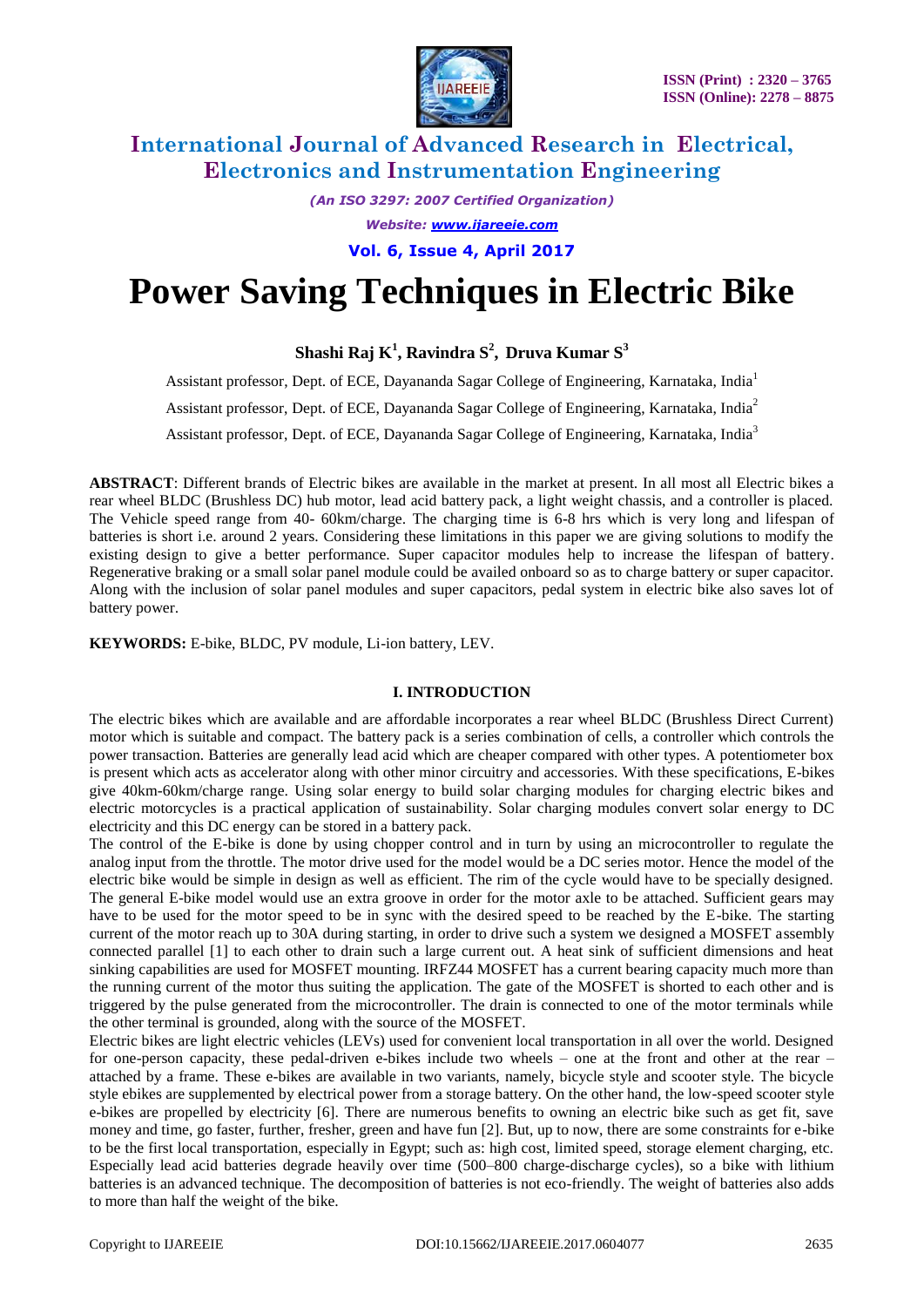

*(An ISO 3297: 2007 Certified Organization) Website: www.ijareeie.com* **Vol. 6, Issue 4, April 2017**

#### **II. OVERVIEW OF THE MODEL**

The electric consists of 250w,500w,750w 48V/60V geared BLDC rear wheel hub motor, driven by a 48V/60V 20Ah battery pack. The supercapacitor bank consisting of a 16V, 58F to be connected in parallel with the battery pack via a buck boost converter which is designed to harvest the maximum energy from it. Microcontroller circuitry senses various parameters and performs switching and controlling action. The controller is the heart of E-Bike which regulates controlling actions and power through each subsystem. Throttle is a potentiometer box which acts as an accelerator. The Solar Charging module harvests the solar energy and helps to charge electric bikes/electric motorcycles. The Solar Charging Stations utilize solar PV modules to convert solar energy to DC voltage.



**Fig. 1 Pedal system in Electric bikes**

Fig.1 shows pedal powered electric bike, which would save lot of power for the consumer. Depending on the speeds required, gearing mechanisms can be added to the shaft of the motor. The gearing mechanisms avoid cases of undesirable speed limits. Another model which can be used involves a direct coupling to the chain driving the wheel, thereby avoiding the extra cost of altering the rim of the electric bike.

Ebike sharing systems are expected to contribute, among others, for:

- Reduction of single occupancy journeys with cars, and thus ease of traffic congestion,
- Reduction of CO2 emissions from motorized traffic, and thus improvement of air quality,
- Increase of physical activity levels and improvement of public health,
- Improvement of accessibility and flexibility of mobility.

The DC energy can be stored to a battery bank by charge controller India is a country where cycles are popular among youth and the elderly alike. It would be of great value if more pedal powered electric bikes are available in the market at low cost [8]. So we provide a solution to the existing problem by modifying an existing model of the system. The existing pedal powered bicycle is becoming of lesser importance to the general public because of the coming into existence of faster modes of travel like the bikes, which are in fashion. So it would be ideal if we use an old model of the bicycle and convert it into a more effective model such as the E-bike by the attachment of a prime mover like the motor and power it by the use of the lithium batteries.

### **III. TESTING AND OBSERVATIONS**

Fig. 2 shows the solar module placement in an electric bike. Solar charging system is built for charging electric bikes. The load of the electric bike is 2500Wh (Watt-hours). Three 265 watts solar PV modules are used to get a total maximum power output of 795 watts. It is known that the output voltage of a PV module is influenced by the ambient temperature [6]. The range of the voltage output due to the extreme temperature should be within the specification of the charge controller. The range of DC output voltage from PV modules Charge controller The charge controller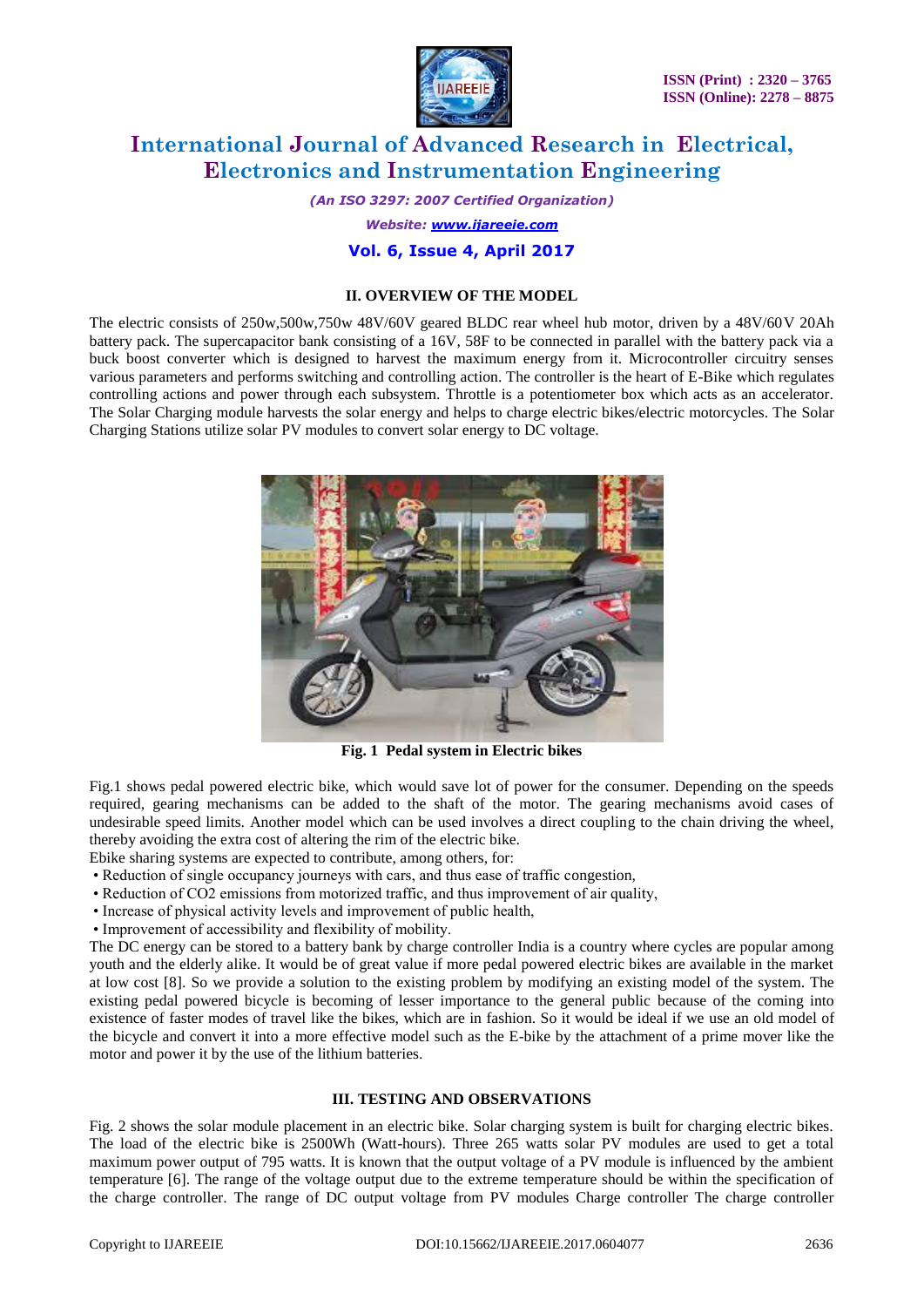

*(An ISO 3297: 2007 Certified Organization)*

*Website: www.ijareeie.com*

#### **Vol. 6, Issue 4, April 2017**

receives and regulates the input voltage from PV power source and stores the energy by charging the battery bank [5]. The D.C supply used for the E-bike model is a 48V/60V, 20 Ah battery, lead acid type due to its ease of availability and its low cost. Otherwise one can use two twelve volt batteries of the same ampere hour rating to achieve 48V/60V rating.. The batteries are directly fitted onto the frame of the electric bike and are fixed in place (preferably by locking it onto the frame, or by welding) [3]. The advantage of using lead acid batteries over other source such as Li-ion and Ni-Cd are its ease of availability, as well as their lesser expense and the absence in requirement of a battery control pack. Compared to the economical price at which this battery is available it provides the maximum power density in terms of the quantity of the energy produced per pound and its long lasting life. This kind of acid battery also has huge advantages in terms of environmental protection.



**Fig. 2 Solar modules in Electric bikes**

Recycling of lead-acid batteries over other sources such as Li-ion and Ni-Cd are its ease of availability, as well as their lesser expense and the absence in requirement of a battery control pack. Compared to the economical price at which this battery is available it provides the maximum power density in terms of the quantity of energy produced per pound and its long lasting life. Recycling of lead-acid battery can be done at an exceptionally high rate. According to the survey reports it is said that about 97% of these batteries are recycled and can be reused in the making of new batteries [7].



**Fig. 3 Lithium ion batteries for Electric bikes**

Fig. 3 shows the Lithium ion battery which can be used for electric bike. The advantage of this battery compared to Lead acid battery is long battery life and less weight. The motor used is DC series motor rated at 500W/750W and 48/60 volts with the maximum current flowing in as 30A. The motor is selected because of the fact that it provides the high starting torque necessary for overcoming the static friction at the start of the operation [9]. The dc series motor is also selected because of the fact that it requires chopper control which is simple and effective. Hence a D.C series motor adds up as an efficient and effective choice when it comes to the selection of prime mover for the E-bike. The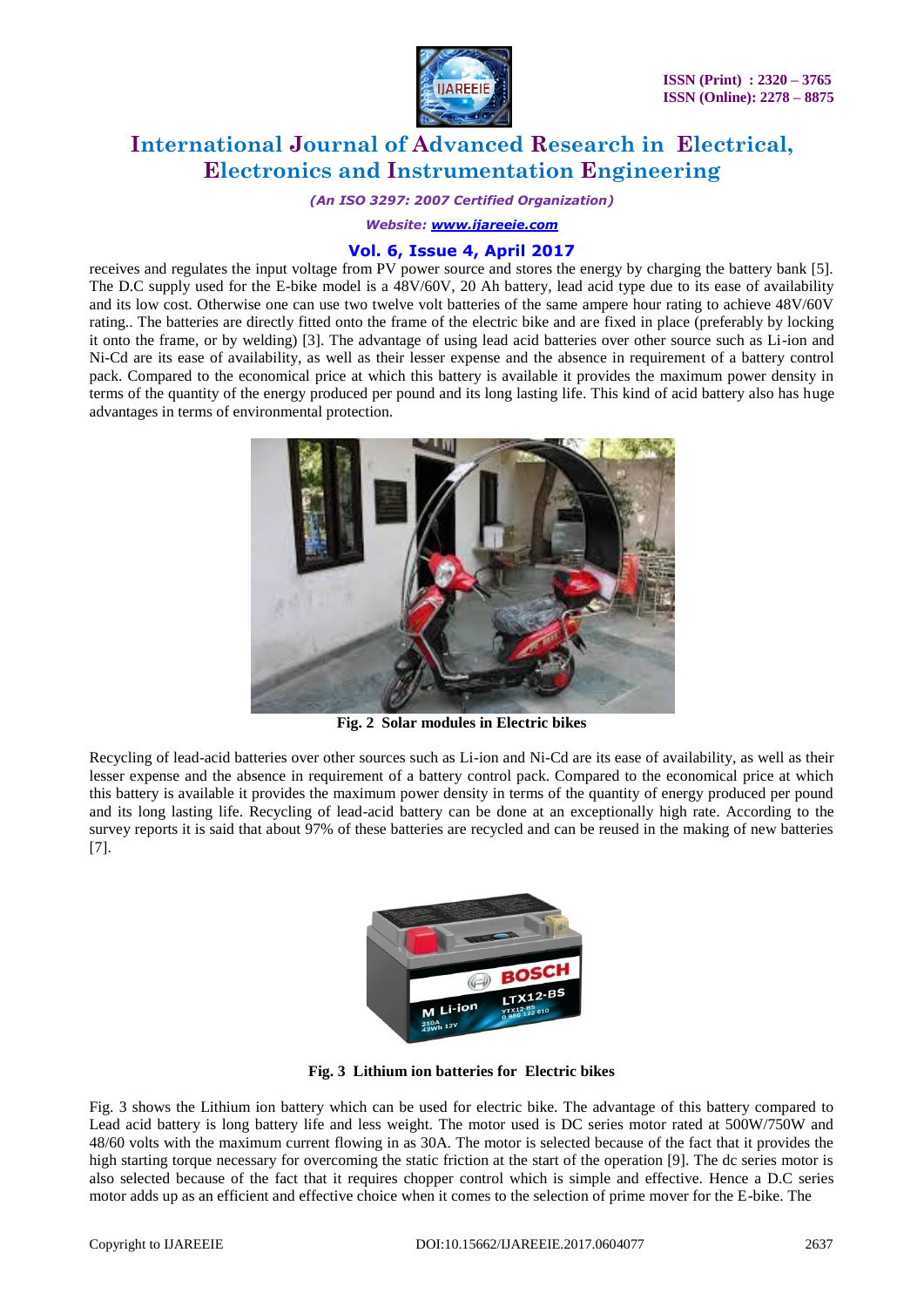

*(An ISO 3297: 2007 Certified Organization)*

*Website: www.ijareeie.com*

#### **Vol. 6, Issue 4, April 2017**

motor has a maximum speed of 3500 rpm. The insulation used in the motor is F-class insulation which has a temperature capacity till 120 degree Celsius. The motor is a 4 pole 4 brush with number of commutator segments as 29. The motor is designed so as to enable a gear ratio of 20:1. The estimated rotating speed of the shaft attached to the motor is 0-400 rpm. Considering a stable mechanical system, the whole electric bike assembly can go up to a speed of 70 km/hr [4]. The E-bike model would use a D.C supply which would be sufficient to feed the motor with its required rated voltage, and the supply circuit should be properly set so as to avoid an excess of current to the different parts of the driving and control circuits. D.C supply can also be used to feed the driver circuit as well as the control circuit which both requires different voltage levels. The driver circuit, which is an optocoupler such as Toshiba photo coupler TLP250F, would provide adequate voltage for driving the MOSFET switching circuit. D.C supply can also be used as the supply for the control circuit, which is done using analog circuitry or microcontroller, both which requires appropriate biasing. This is also achieved using resistive divider, or better still, op-amps such as LM741, which helps in creating the same effect.



**Fig. 4 PWM output of the microcontroller**

Fig. 4 shows the PWM output of the microcontroller. Hence by using Solar panels, regenerative braking, super capacitors and pedal system techniques in electric bikes, the drawbacks of electric bikes can be overcome to give mileage around 80 to 130km/charge. Since our design involves regenerative braking with 2 modes. We have achieved maximum range of 90 km / charge. As super capacitor relieves the heavy usage of battery current, we could expect an extension in battery life of above 2 years. If we apply the parallel charging technique in the proposed model in addition with onboard solar panel, the battery charging time has been reduced to a nearly 60 percent.

#### **IV. CONCLUSION**

The paper discusses Solar panels, regenerative braking, super capacitors and pedal system techniques for electric bikes to increase the performance in terms of cost and efficiency. The model discussed had features like dual modes of working, i.e electric motoring as well as pedal powering to give mileage around 80 to 130km/charge. Effectively the model of the electric bike could be incorporated with a system for regenerative braking, thereby charging while in motion. Also there is a scope for adding a system for ABS, which would greatly add to the stability of the model, while in locomotion. Also the batteries can be replaced with more efficient Li-ion batteries which would be adding to the effectiveness of the model.